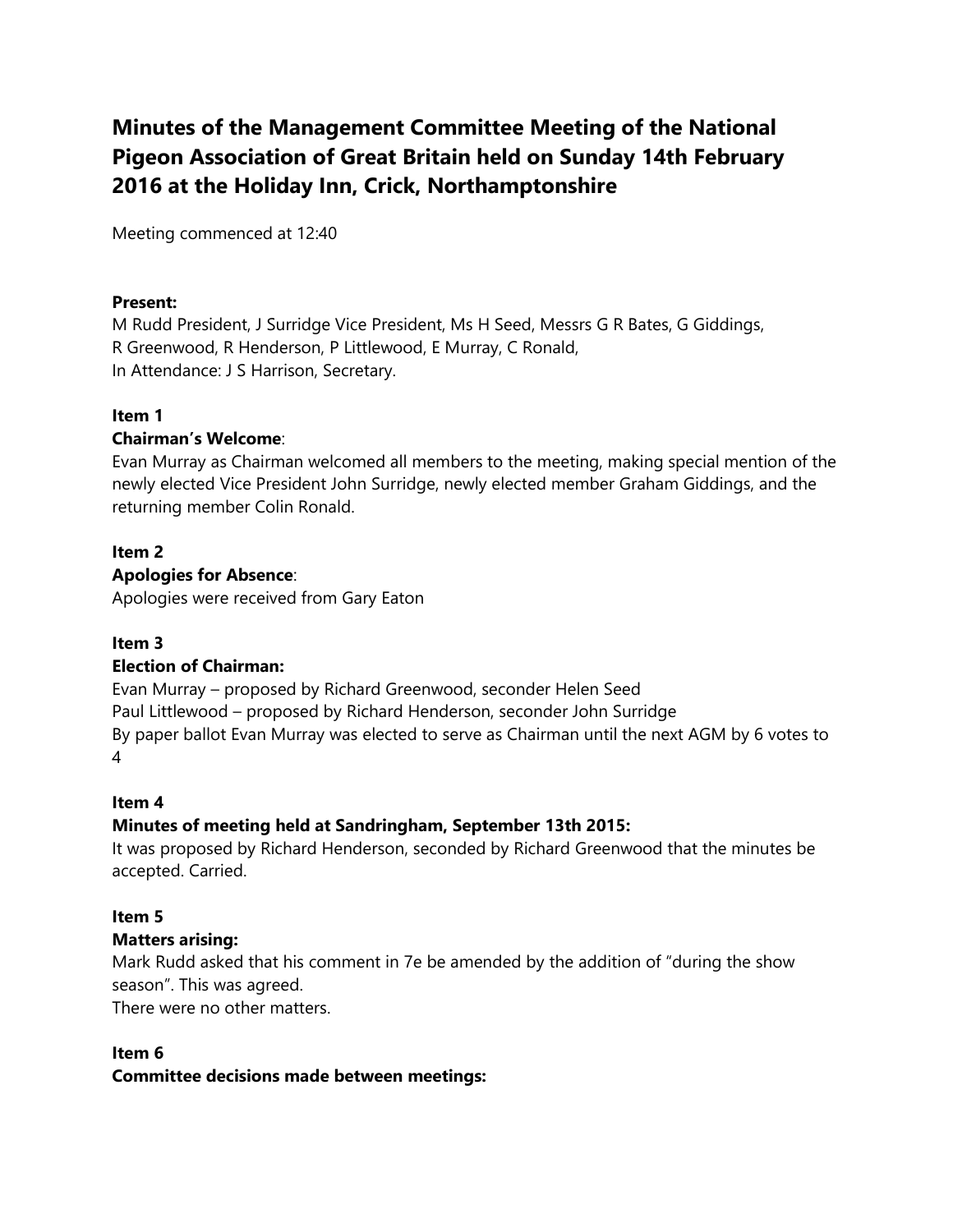Helen Seed said that an eBay account for the sale of back copies of "Fancy Pigeon World" and the Book of Standards had been agreed, and that the account was now set up with all payments going to the Secretary.

### **Item 7 .**

### **Secretary/Treasurer's Report:**

The Secretary said that membership for 2016 stood at 404, income to Feb 12th was £17,085 and expenditure £1,664 with the balance at the bank of £35,789. The Secretary advised that he had taken out Sainsbury's credit card specifically for NPA use where card payment was required and that this would be cleared each month by cheque from the NPA account. The Secretary advised that the money from the RBS account had been transferred and a letter signed by two of the signatories was being sent to close the account. Rings sent out to date was A - 3,040; B - 5,870; C - 2,970; D – 2,330; E – 2,260; and F – 870. The Secretary asked at what point there was a need to place a further order for rings. Graham Giddings and Colin Ronald both said that following a mid-season order additional rings were received within about two weeks, and suggested that the point at which additional rings were ordered was dependent on the time of year. The Secretary said he would advise when the stock of rings in any size fell to under 1,000.

#### **Item 8 Election of Officers:**

Trophies - Richard Henderson Obituaries – Mark Rudd Welfare – John Surridge Standards – Mark Rudd & Helen Seed European – Graham Giddings Junior Members – Helen Seed Publicity – Graham Bates

## **Item 9**

### **NPA Management**

### **9a.** Implementation of ballot decision

Graham Bates offered his apologies for failing to number the first set of ballot papers send out. The Committee were of the opinion that no further apology was necessary, it had been a simple mistake that had been quickly remedied. The ballot had resulted in all three amendments to the Constitution and Rules being carried:

A2 (g) " To subsidise any publication dealing with fancy pigeons and to print a newsletter or other publication relating to pigeons at the discretion of the National Committee."

B3 (d) "Any multi breed show granted Championship Status must be advertised in the official journal of the NPA or any other pigeon periodical designated by the committee prior to the closing date for entries. The advertisement should contain the closing date."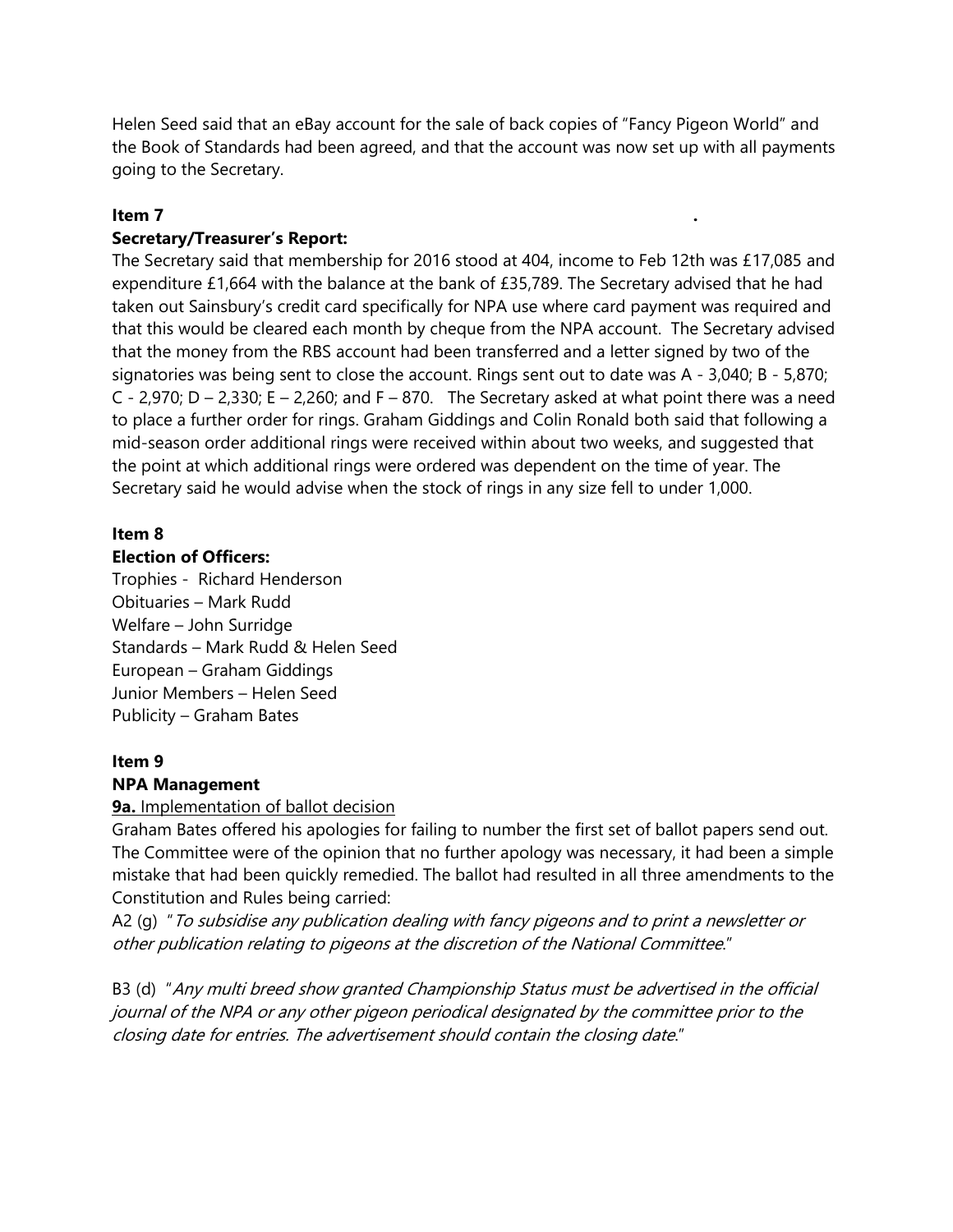A10 " To cover the accounting year membership fees shall be for the period September 1st to August 31st. Only Associate members for the year beginning September 1st prior to the AGM are eligible to vote."

It was agreed that they were effective from the date of the AGM.

As the 2012 C+R had been amended there was discussion on whether there was a need to reprint the new version. It was agreed that the Secretary would update the Constitution & Rules and circulate copies to the Committee, Colin Ronald to provide to the Secretary the amendments made in the 2013 and 2014 ballots. The Secretary said that he would italicise and date all amendments made since 2012. It was further agreed that the amended Constitution would be added to the website for download, and additionally the Secretary would send either a paper or electronic copy to members requesting one. The matter of re printing would be revisited at some time in the future if a need for it was considered necessary.

The Secretary asked for confirmation that change to the financial year would take effect this year (2016). The Committee was agreed that 2016 would be a short year, and the year-end account would reflect that, whereas in future years the year end accounts would reflect the complete breeding and show year. Graham Bates commented that the change to the financial year will make some members think they are being asked to pay 2 membership fees in 2016. It was agreed that this was a possibility and the committee agreed that they would stress to members that the change was an administrative change and that they simply continue to pay their membership at the same time they have in previous years.

### **9b.** Ring Size for LFCL Tumbler

The Secretary confirmed that he had received no written communication from the LFCL Tumbler Club on this matter. Helen Seed said that she had spoken to the Club secretary, Adrian Twidale, at the Hurworth Grange Show on January 9th and he had asked her what he needed to do on the matter.

Richard Henderson said that he was at the Club AGM when the membership had voted unanimously in favour of the ring size reverting back from B to C. Mark Rudd said that he didn't agree with the change in ring size. Richard Henderson said that until 3 years ago when the ring size was changed to size B the breed had been ringed with size C for more than 30 years. He said that in the past 3 years B rings had to be removed from many adult birds because they were too tight, the request for a reversion to size C was therefore made on the grounds of welfare. It was agreed that as the EE allow a 1mm variation in ring size a reversion to size C would not cause a problem. .

Richard Henderson proposed that as the breed club had made the decision to change the ring size at their AGM it should be approved by the NPA, seconded by Paul Littlewood. The vote resulted in 4 votes in favour and 4 votes against, the Chairman used his casting vote and the proposal was carried. Mark Rudd requested that his vote against the proposal be noted. Mark Rudd asked when the LFCL Tumbler Club would change the breed standard to reflect the change in ring size, adding that the written description in the LFCL Standard has not changed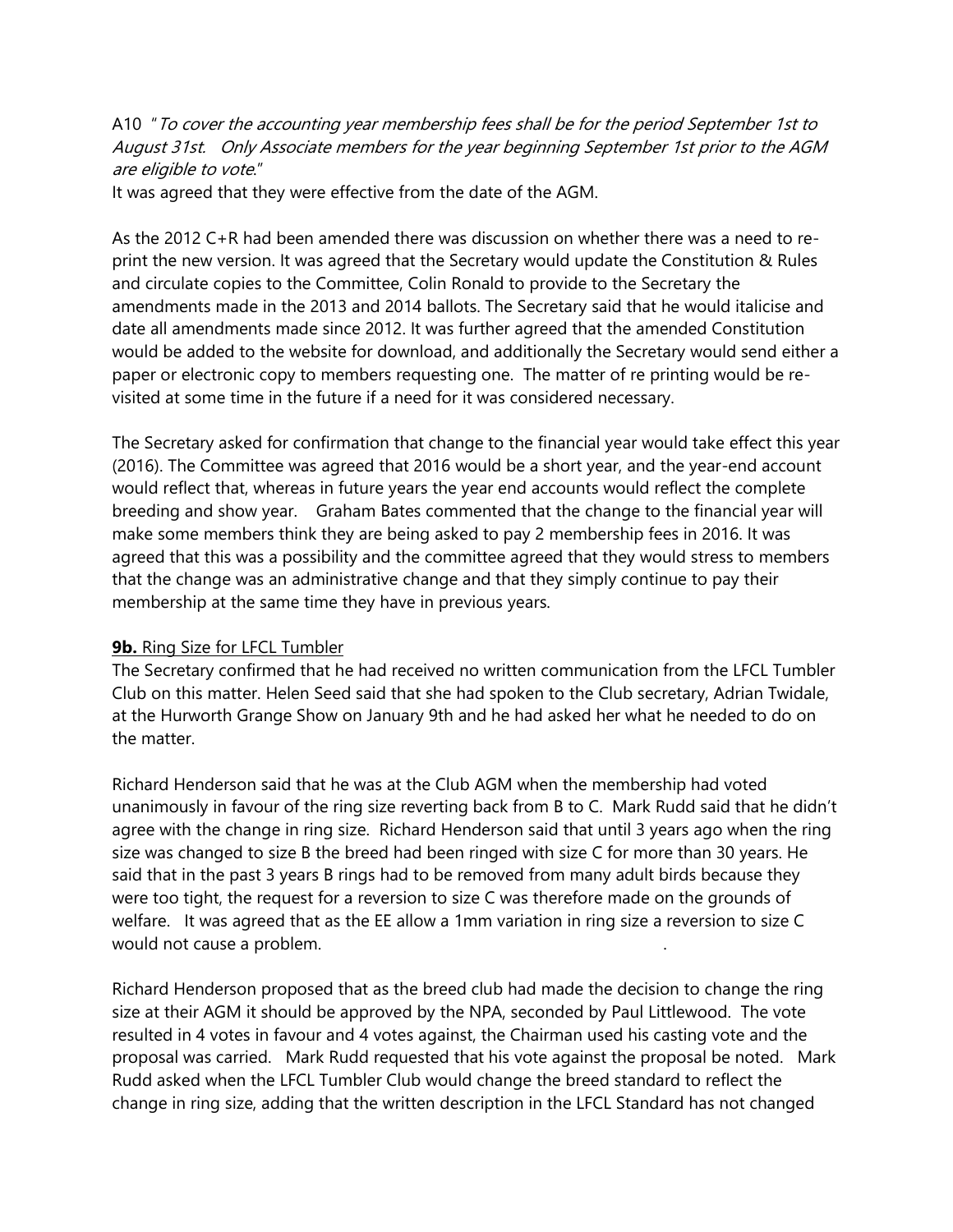since the mid 1930's. It was agreed that during 2016/17 show season young birds could carry either B or C rings, but from the 2017/18 show season and thereafter all LFCL Tumblers must be ringed with size C. The Chairman asked the Secretary to write to the LFCL Tumbler Club and advise them of the decision and confirm in writing that the club had requested the change in ring size. The Secretary would amend the Ring Size List.

### **9c.** ASR Club and ASR Society(GB) applications for affiliation

There were two applications for recognition of a breed club for the American Show Racer, from the American Show Racer Club [Dave Savage/John Otley] and from the American Show Racer Society (GB) [Carla Wilson]. There was general discussion on the timing of both applications, as there seemed some delay in submitting the applications after it was known that ASR Society had held a meeting during the summer of 2015. Richard Greenwood asked if the VPC had released the ASR and given any preference to either the ASR Club or the ASR Society, there was agreement that the VPC had released the ASR but had given no preference to either club.

The meeting considered both applications and various comments were made on the presentation of the two applications. The Secretary confirmed that Mr John Otley is not a paid up member of the NPA. Richard Henderson proposed, seconded by Richard Greenwood that Mrs Carla Wilson's application for affiliation for the ASR Society(GB) be accepted. John Surridge said that he had been led to believe that the ASR Club had more support and had more established breeders as members. This led to considerable discussion. It had been rumoured that the proposed ASR Club would be adopting the European Standard for the American Show Racer, and not the American breed standard. The Committee were in full agreement that the standard from the country of origin must be accepted. It was pointed out that in the rules of the ASR Society (GB) it clearly stated that the birds would be judged to the American standard.

Graham Bates said that only Mrs Carla Wilson's application for affiliation had been presented in the correct manner providing both the rules and all other information required for the committee to make a decision. John Surridge said that the committee did not want to divide or split the breeders and suggested that the two clubs be asked to come together and form one club. Evan Murray said that from discussions he had had it was clear that there would be 'fallout' whatever decision was reached by the Committee.

John Surridge proposed that the decision be deferred to the next committee meeting to allow the ASR Club to present a correct application. There was no seconder. Graham Bates proposed that both the ASR Club and the ASR Society(GB) be written to and asked to work together. After lengthy discussion the proposal was withdrawn.

A vote was taken on the proposal made by Richard Henderson that the application for affiliation by the American Show Racer Society(GB) be accepted. The proposal was carried by majority decision. Paul Littlewood abstained. The Secretary was asked to advise both the ASR Club and the ASR Society(GB) of the decision and to point out that the stance of the NPA is that the standard of the country of origin must be used. The Secretary was asked to return the £10 which had been sent in by John Otley and Dave Savage.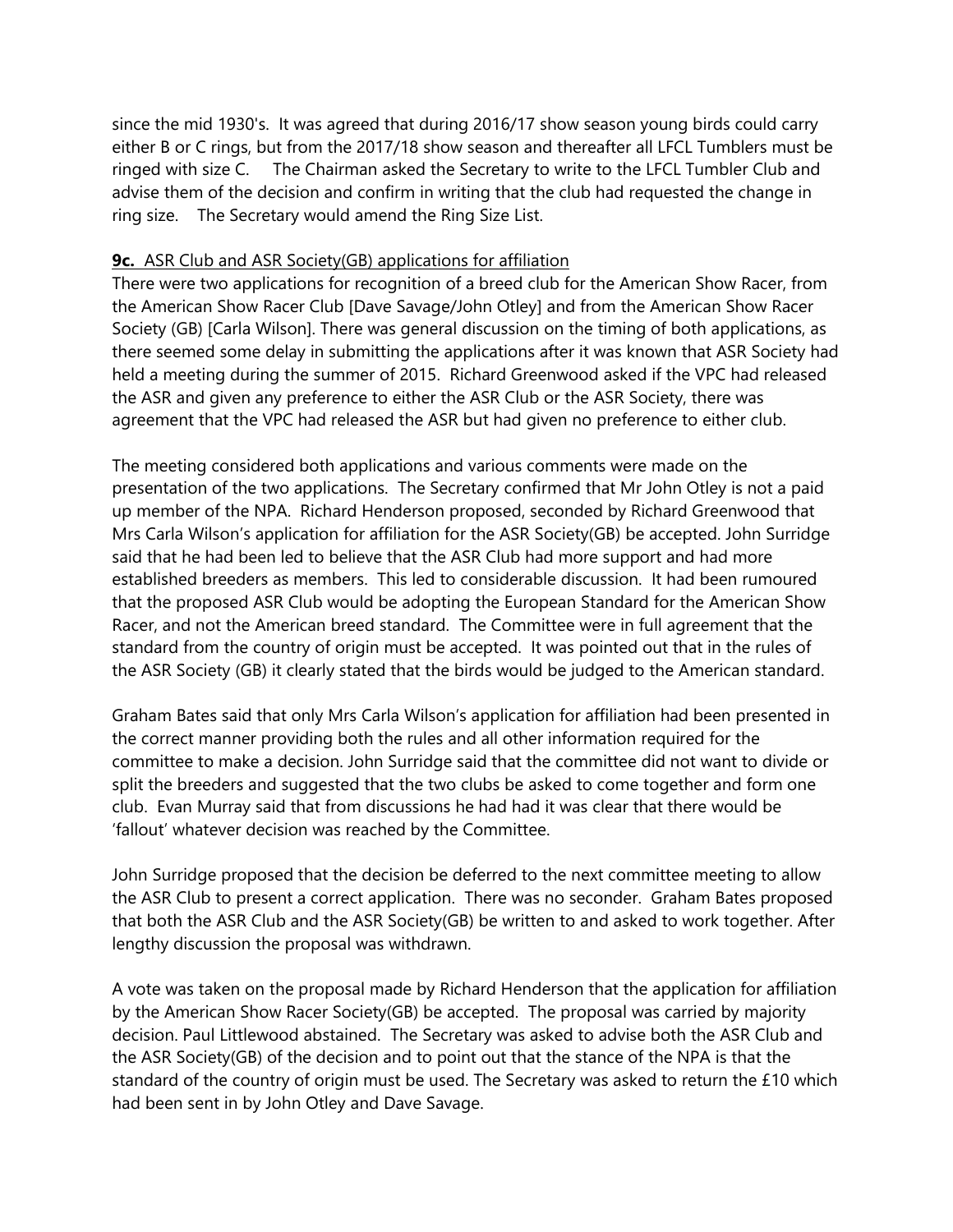### **9d.** Guidelines for formation of Breed Clubs

There was a general consensus that there was a need to draft out guidelines for the formation of breed clubs which could avoid future difficulties. Graham Bates said he thought such guidelines existed, but suggested that they should include the requirement to provide details of officers, committee, members and rules bas a minimum. After discussion it was agreed that Colin Ronald would produce draft guidelines for consideration at the next Committee Meeting

### **9e.** Ring Transfers

The Secretary had highlighted that 20% of the NPA Certificate winners at the East of England Show were not transferred to the name of the exhibitor; this pattern had been reflected at various other shows. The Committee felt that many members had 'grown out of the habit' of transferring birds. It was agreed that in fairness to all members and exhibitors they must be reminded of the need to transfer and given the opportunity to transfer birds before the beginning of the 2016/17 show season. It was agreed that with the commencement of the 2016/17 show season the rules would be enforced. The Secretary to write a notice to be printed in the next FPW and to be placed on the website.

#### **Item 10 Shows**

### **10a**. Championship Show dates

The Secretary had circulated a list of the limited number of show dates which clubs had submitted. There was general discussion and it was agreed that all show dates must be submitted before the next Committee Meeting and that in following years all clubs must be advised that they had to follow the procedure outlined in the Rules. The Secretary said that if all were happy with the forms he had put in the committee bundle this would be sent out to all clubs for return by March 31st, and in future years could be sent out for return by January 31st. The committee agreed.

Muffed Tumbler Club. The application by the Muffed Tumbler Club for championship status for the 'Tumbler Show' was discussed. From the letter and draft classification it was unclear whether the request for certificates was for Muffed Tumblers or Muffed, LFCL and ESFT. The Committee would be unable to consider granting NPA certificates for LFCL or ESFT as both breed clubs already have 'club shows, but may consider granting those for the Muffed Tumbler'. The Secretary was asked to write requesting clarification.

Southern Counties Show Racer & Flying Breeds Club. There was general agreement that only NPA certificates for flying breeds could be issued at this show, the Secretary was asked to check the show returns. There was discussion on whether the club had been given permission to schedule ASR classes. The Secretary was asked to check the minutes to see when such approval had been given.

Northern Counties Flying Tippler & Tumbler Society. The NCTTS had moved their show to Saturday 19th November, the day before the Lancashire FPS show, they are in close proximity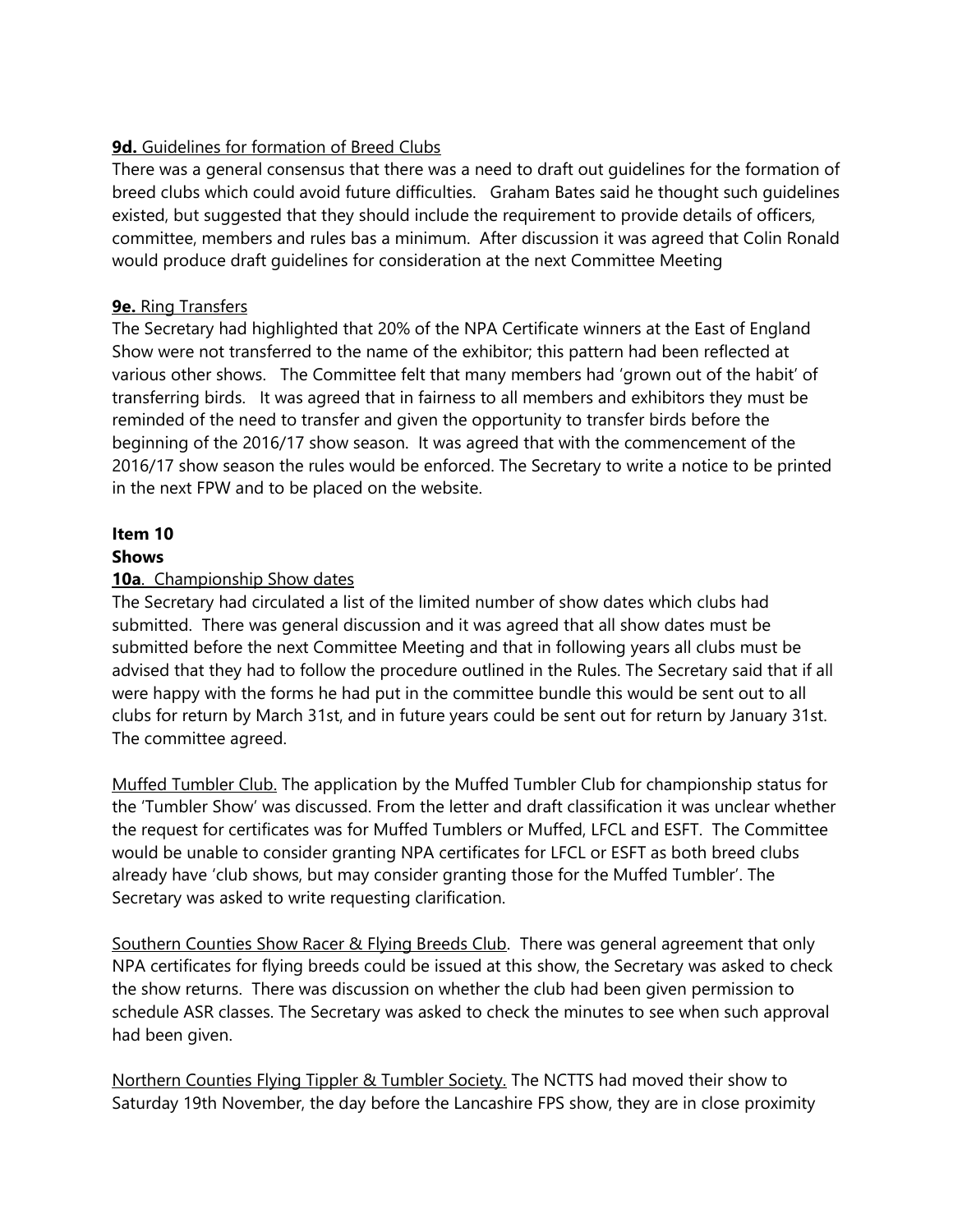and it was felt entries at both shows could be affected. Helen Seed said that as part of the booking agreement the venue for Lancashire had been booked for three years. The NCTTS show had for many years been held in mid-December and had moved its date forwards. The committee agreed, with some reservation, that for this year the NCTTS would have NPA championship status. The committee suggested that in future years NCTTS moved forward one week (12th November 2017) as this would not clash with any other Northern show. The Secretary to advise NCTTS of this.

The Committee approved dates for East of England (9/10); Egremont (22/10); Dragoon Club (30/10); Antwerp Smerle (30/10); Sufex (12/11); NCTTS (19/11); Lancashire (20/11); Newcastle (26/11); BPSS (3+4/12); Scottish Flying (10/12); and United Fancy Homer (11/12).

### **10b.** Procedure for circulation to all clubs

Paul Littlewood said that there must be a system in place to ensure that in future years all dates were submitted in time to be discussed at the February meeting. There was lengthy discussion on the need to clarify or amend Rule B3(h), it was generally agreed that the wording is ambiguous. It was agreed that this be considered at a later meeting for possible amendment to be included in the next ballot of members.

### **10c.** Blackpool & RPRA

There was full discussion on the 2015 Blackpool Show. The Chairman expressed his annoyance that the Secretary had added "and no application was made to the NPA for championship status" to the end of the BHW notice stating that this was factually incorrect and that the show did not have to apply for championship status as this had previously been granted, they just had to request certificates. The Secretary apologised saying it was done for clarification. There was heated discussion on "championship status", the majority holding the view that by applying for a show date and submitting schedules for approval shows were in fact applying for 'championship status'. Paul Littlewood questioned whether shows which had not requested NPA certificates in 2015/16 and were not held under NPA Rules still had championship status and would automatically be granted NPA's in the future?

Colin Ronald said that he had spoken to, and met with, Andy Lowe who had said that he would be asking for NPA certificates for Young Bird Show, Nottingham and Blackpool in the coming show season, however he wanted help with judges and show administration. Mark Rudd said that the Show Rules applied to all shows, and exceptions could not be made. Richard Henderson pointed out that there was a written procedure/guidance for running a show, and agreed that there could not be exceptions for some shows. Richard Greenwood said that he would like to see the NPA take over the running of the show and form a closer link with the RPRA Show of the Year; there was general agreement that the committee should not directly be involved in organising a show. Richard Greenwood said that there had been many complaints about the over-crowding of birds in sales pens, and feared that such action reflected badly on the pigeon fancy and could have repercussions if DEFRA or welfare organizations became involved.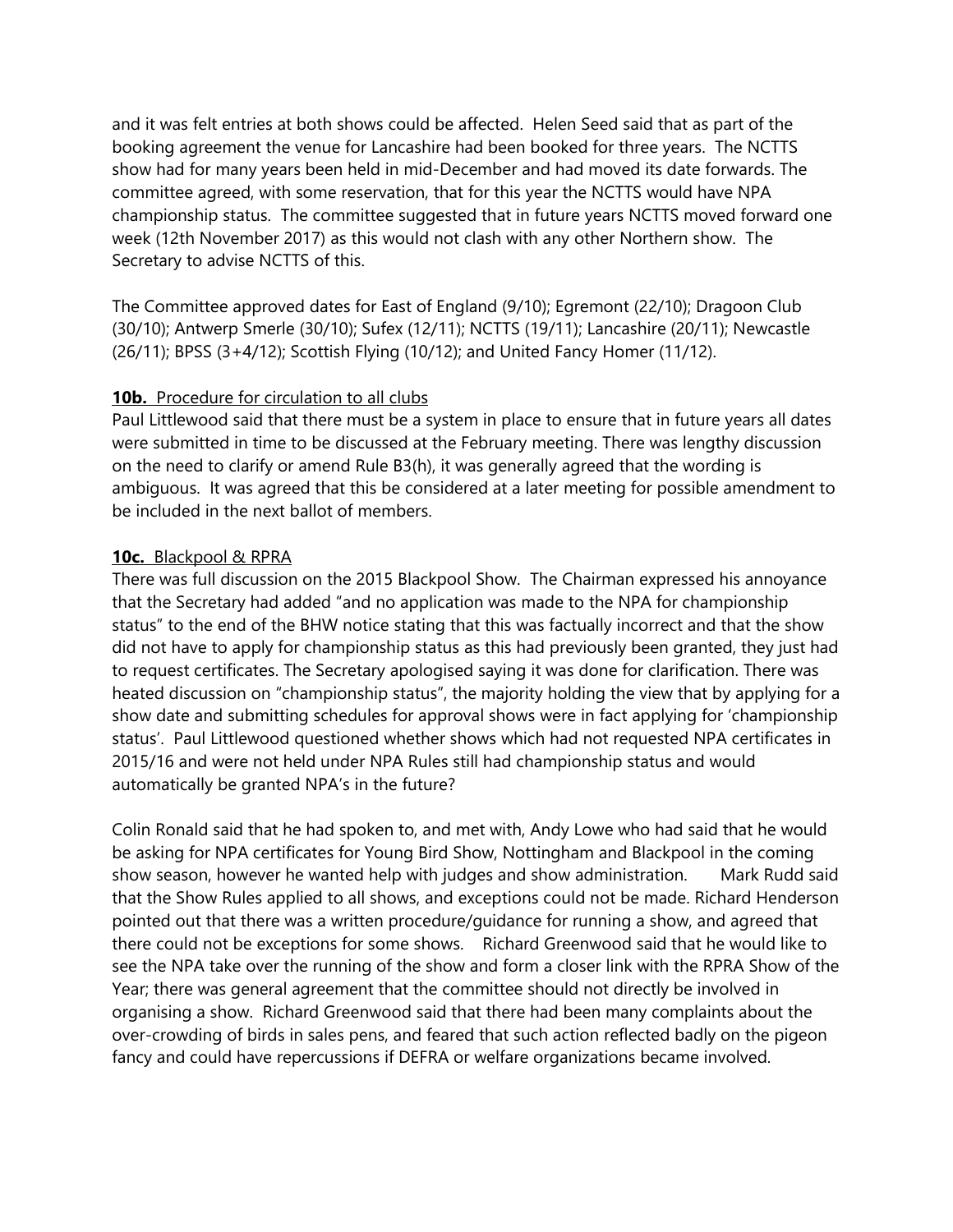John Surridge had tabled a letter relating to the NPA notice in BHW following Blackpool, he asked "why hang out dirty washing in public"? Richard Greenwood said that there had been widespread discussion amongst exhibitors and visitors to the show. Richard Henderson pointed out that half the committee had been present at the show and had seen and heard negative comments made about the show, the NPA and NPA members. Evan Murray agreed that there had been widespread complaints at the show, and that it had reflected badly on the NPA. Mark Rudd said that Ray Knight had asked him why the NPA had "taken away certificates from Blackpool". Evan Murray said that he felt the NPA Committee had acted correctly in placing on record it's concerns and placing a notice in BHW and on the NPA website; adding that he was very concerned that the NPA had 'lost' three good championship shows.

### **10d.** Show Representative Reports

The Secretary said that he had only received 5 reports. The Committee agreed that they would be discussed at the next meeting when missing reports had been filed. The Secretary asked if the Committee required copies of reports, it was agreed this was not necessary. Of the reports received there were no adverse comments or matters for consideration. Evan Murray said that he had spoken to Richard Henderson at Pickering that the hall was cold on Saturday morning.

The matter of the availability of Certificate Withhold Cards was discussed. The Secretary said that he had no such cards and accordingly had not sent any to shows following his appointment as Secretary; he added that he had checked through the files and could find no reference, and asked that someone send him a copy in order that in future they are sent out with certificates.

### **Item 11**

### **Correspondence**

Letter from The Poultry Club regarding its ballot was discussed. The Committee view was that it was happy to continue with John Elsdon as Scrutineer and would not therefore take up the offer of a reciprocal arrangement. The Secretary was asked if he felt able to act as scrutineer for The Poultry Club ballot, he replied that he was not. Richard Greenwood said that he would be more than happy to act as scrutineer for the Poultry Club. The Secretary to advise the Poultry Club and forward contact details.

### Letter from John Surridge (21-12-15);

John Surridge suggested that this could be discussed at a subsequent meeting. Letter deferred.

Letter from John Surridge (05-02-16) with attached copy letter from Hans Schipper (HS) John Surridge explained how the letter had come to be written. Mark Rudd said that he was very disappointed with the content of the HS letter. He said that he and Helen Seed had met with Jean Louis Frindell (JLF) at Leipzig in December and had a very amicable and productive meeting; since then they have exchanged numerous friendly emails. Mark Rudd said that this letter did not correspond with recent communication with JLF and he would be wanting a vote of confidence from the Management Committee to carry on.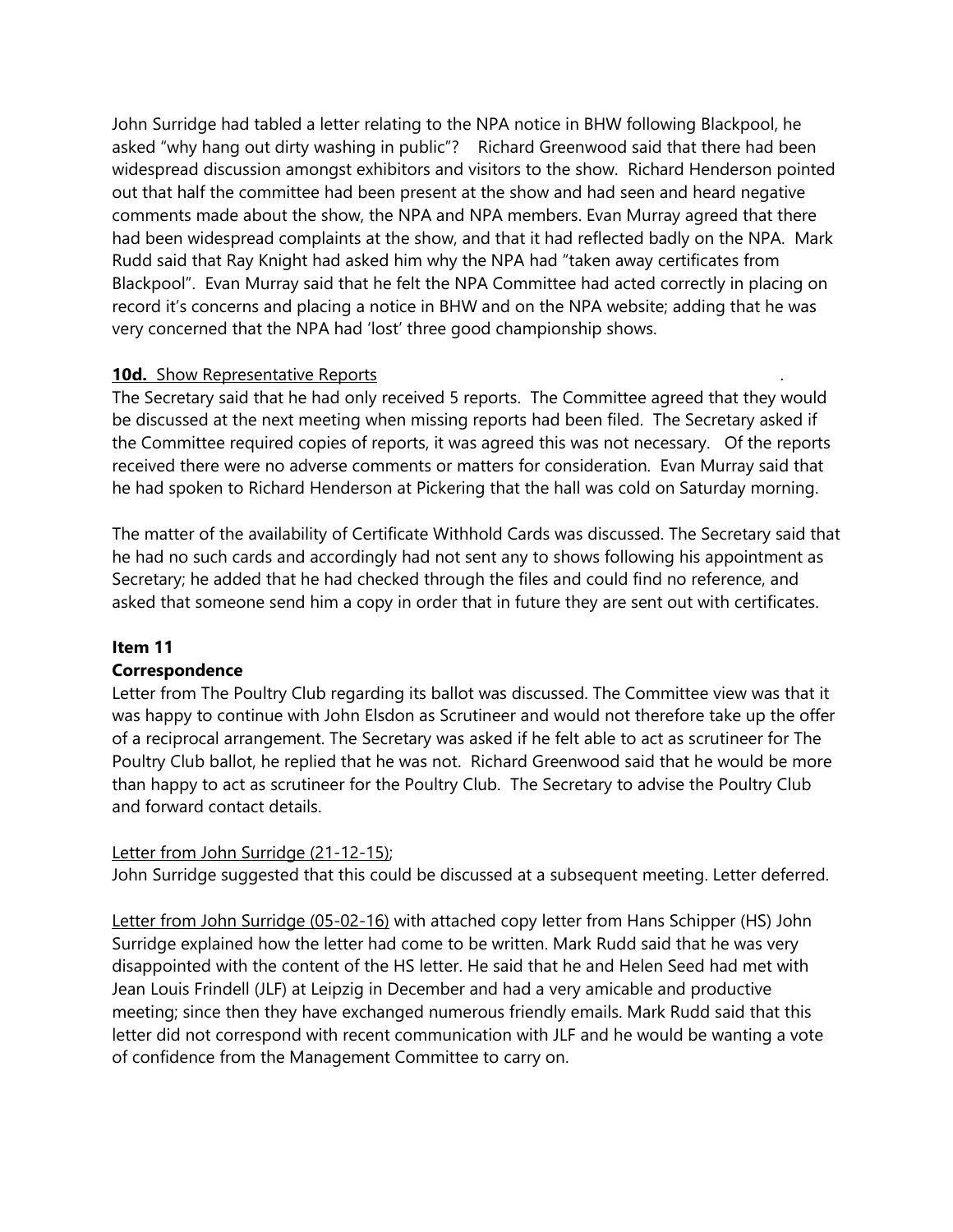Mark said that JLF appeared very supportive from his emails and he and Helen are working towards completing many of the standards discussed ahead of the next EE meeting in May, many items have already been completed and more are ready to submit. Some of the points raised in the HS letter where discussed and it was agreed that the contacts for all EE Standard matters to remain with Mark and Helen. Unfortunately, due to work commitments Mark cannot attend the upcoming EE meeting but would ensure that correspondence would be sent to JLF ahead of the meeting. Helen Seed asked John Surridge what had prompted HS letter noting that it was in response to a letter from him dated 27th January. John Surridge did not have a copy of that letter with him but said he would send a copy.

Evan Murray asked what should be done about the letter from HS? Paul Littlewood suggested that Mark Rudd should ask JLF if he is happy with the current relationship, and ask him if he knows why the letter from HS was written. Mark Rudd said it was probably best to continue to move forward with JLF in a professional manner and to continue with the plan discussed in Leipzig, but ask him to keep the rest of the EE committee informed of the progress being made and that the only points of contact were himself and Helen Seed. John Surridge said he would merely advise HS that the letter had been presented to the committee. Graham Bates said that it was important Mark Rudd had the assurance that he has full support of the Committee; this was agreed by all members who expressed their full support.

#### **Item 12**

#### **Dates & venue for committee meetings to February 2017**

After discussion the following dates were proposed:

- April 24th Premier Inn, Rugby
- June 12th Premier Inn, Rugby
- Sept 18th Premier Inn, Rugby

Feb 12th - Venue in M62 corridor, Leeds/Bradford area. Helen Seed agreed to seek suitable venues. Members were asked to confirm their availability for these dates and the Secretary to book the venue.

#### **Any Other Business**

Richard Greenwood expressed his concern at the state of the Fancy, he said that it was a working man's hobby, and the NPA Committee must be careful not to appear 'to dictate to the members', it must 'pick & choose battles without alienating members'. He said that standards had fallen badly in the past 10 years and needed to be raised, but 'we need to think about how we treat people'. Mark Rudd commented that the C+R are seen as the Committee's rules whereas in fact they are the Association Members' Rules. There was a discussion on Richard's comments.

Colin Ronald asked how much revenue had been raised from Patrons, the Secretary advised that there were currently 10 Patrons giving an additional income of £500.

John Surridge said that, as requested, he had revised John Elsdon's booklet and handed out copies. The Committee agreed that they would discuss this at the next meeting.